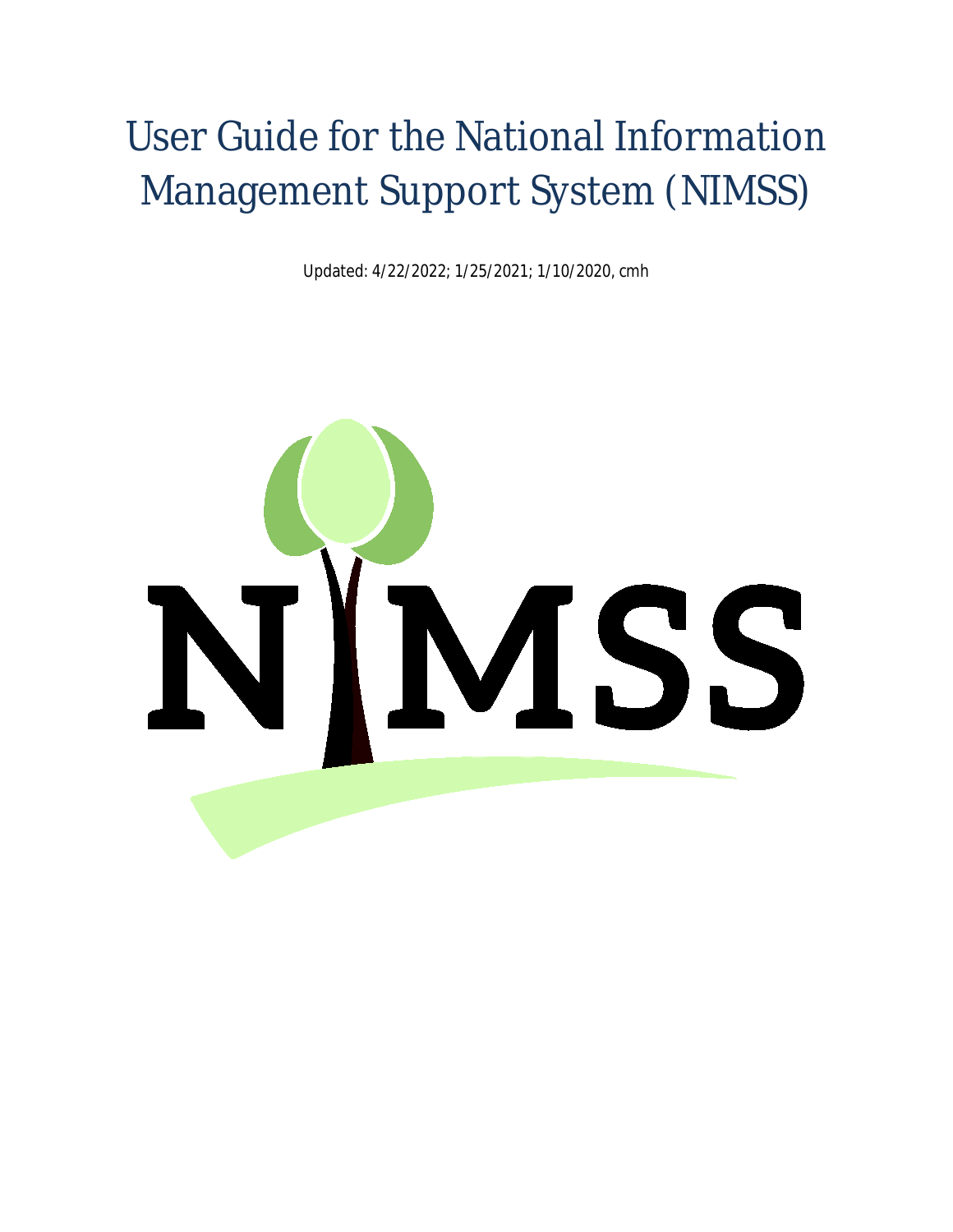# **Contents**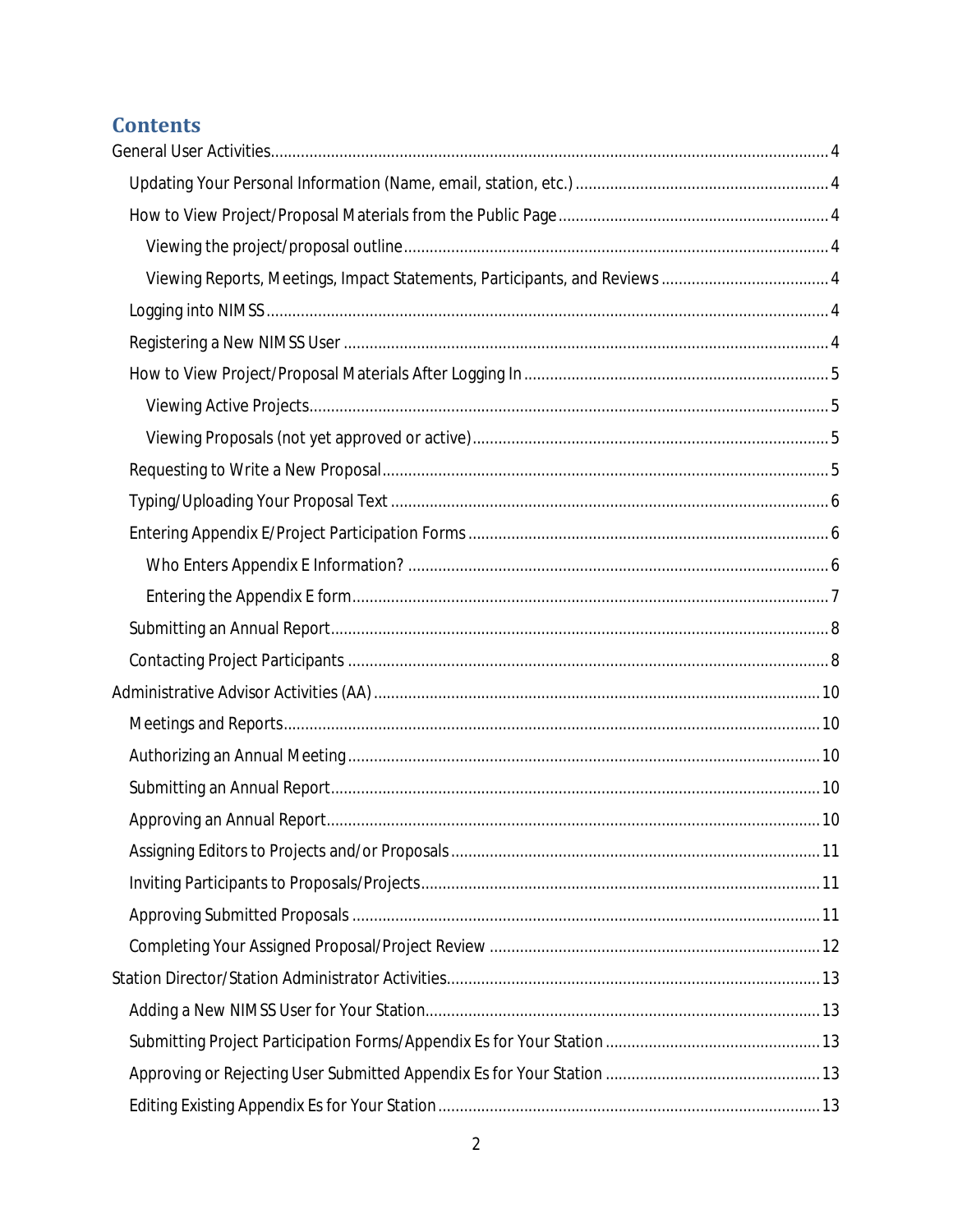| Regional System Administrator Additional Functions and Tips (for RSA level access only) 15   |  |
|----------------------------------------------------------------------------------------------|--|
|                                                                                              |  |
|                                                                                              |  |
|                                                                                              |  |
|                                                                                              |  |
|                                                                                              |  |
|                                                                                              |  |
| Submitting AppEs for Users or on Behalf of a Station Director/Station Admin:  16             |  |
|                                                                                              |  |
|                                                                                              |  |
|                                                                                              |  |
|                                                                                              |  |
|                                                                                              |  |
|                                                                                              |  |
| For projects/proposals currently scheduled up for review/midterm (year 3 review) 18          |  |
|                                                                                              |  |
|                                                                                              |  |
|                                                                                              |  |
|                                                                                              |  |
| Fixing Users Who Show Up in Directory, But Not Under AppE or Assign a Reviewer Selection  19 |  |
|                                                                                              |  |
|                                                                                              |  |
|                                                                                              |  |
|                                                                                              |  |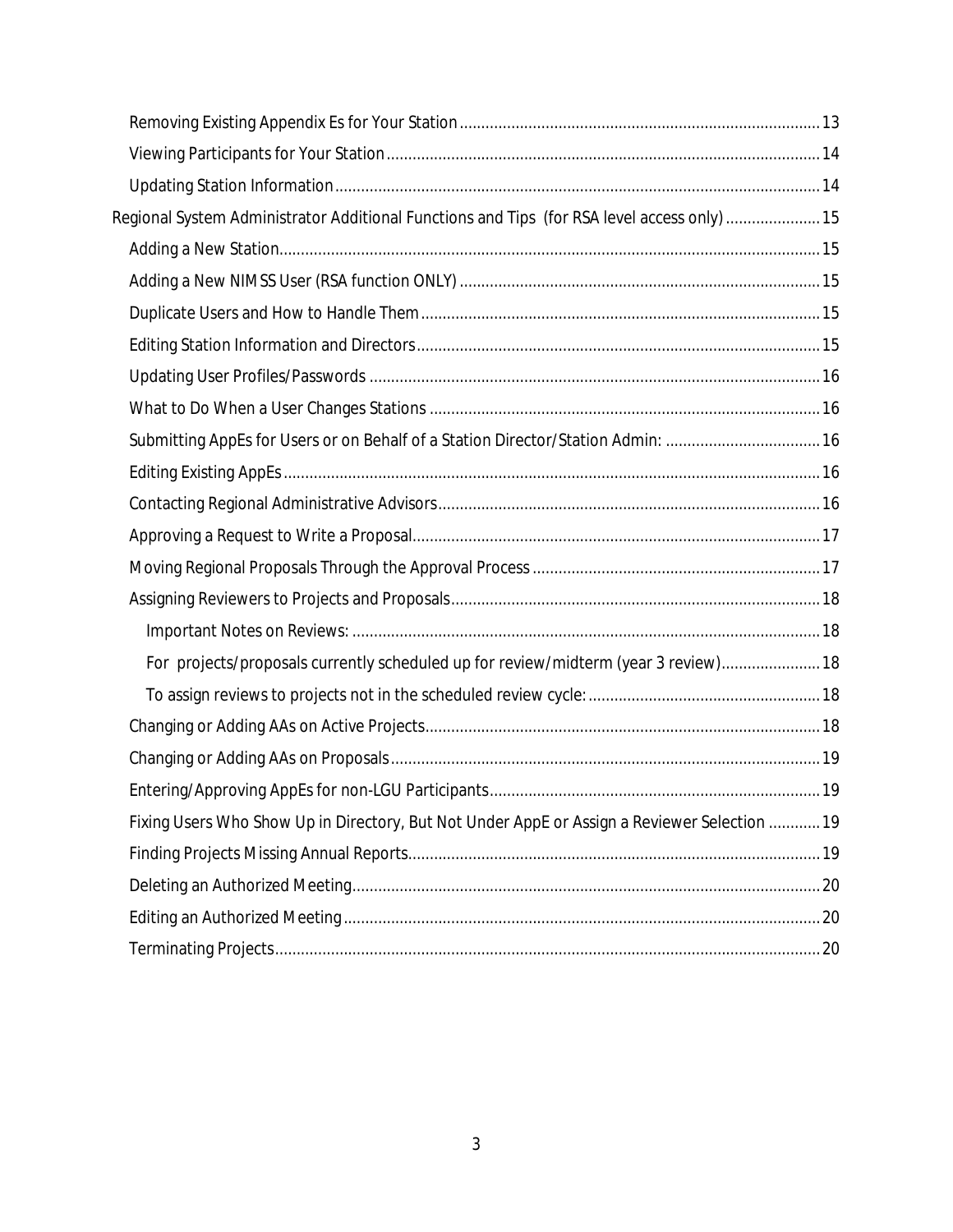# **General User Activities**

<span id="page-3-1"></span><span id="page-3-0"></span>**Updating Your Personal Information (Name, email, station, etc.)** 

Only RSAs can do this now. Please contact the RSA for your region: [https://www.nimss.org/directory/regional\\_offices](https://www.nimss.org/directory/regional_offices) 

# <span id="page-3-3"></span><span id="page-3-2"></span>**How to View Project/Proposal Materials from the Public Page**

#### **Viewing the project/proposal outline**

- 1. Enter the project or proposal number or a keyword into the Search NIMSS box
- 2. Click View next to the appropriate project
- 3. Navigate to individual sections using the links on the left

#### <span id="page-3-4"></span>**Viewing Reports, Meetings, Impact Statements, Participants, and Reviews**

- 1. Enter the project or proposal number or a keyword into the Search NIMSS box
- 2. Click View next to the appropriate project
- 3. Click Homepage on the left
- 4. Click the appropriate button Reports, Meetings, Impact Statements, Participants, or Reviews

# <span id="page-3-5"></span>**Logging into NIMSS**

- 1. Go to [www.nimss.org](http://www.nimss.org/)
- 2. Log in with your email address and password.
- 3. **All users must reset their password before accessing the new NIMSS for the first time.** To reset your password, select "Forgot Password?" from the top of the page. Follow the instructions exactly, setting your password with:
	- a. one lower case letter
	- b. one capital letter
	- c. one number
	- d. between 4 and 12 characters.
- 4. Use your new password and email address to log in. **Your email address is now your username; your old NIMSS username is no longer valid.**
- 5. If the system cannot find you, contact your regional system administration: [www.nimss.org/directory/regional\\_offices](http://www.nimss.org/directory/regional_offices)

#### <span id="page-3-6"></span>**Registering a New NIMSS User**

- 1. All new NIMSS users must contact their AES office, if they have one, prior to applying for a NIMSS user account. Their AES office will let the regional system administrator know that the person is a legitimate member. Non-AES individuals can register with their regional system administrator[: www.nimss.org/directory/regional\\_offices](http://www.nimss.org/directory/regional_offices)
- 2. Please send them your full name, email address, and station/company/institution name or click on the "New User?" at [www.nimss.org.](http://www.nimss.org/) This function sends the request to the respective RSA, who will then make sure you are not already in NIMSS.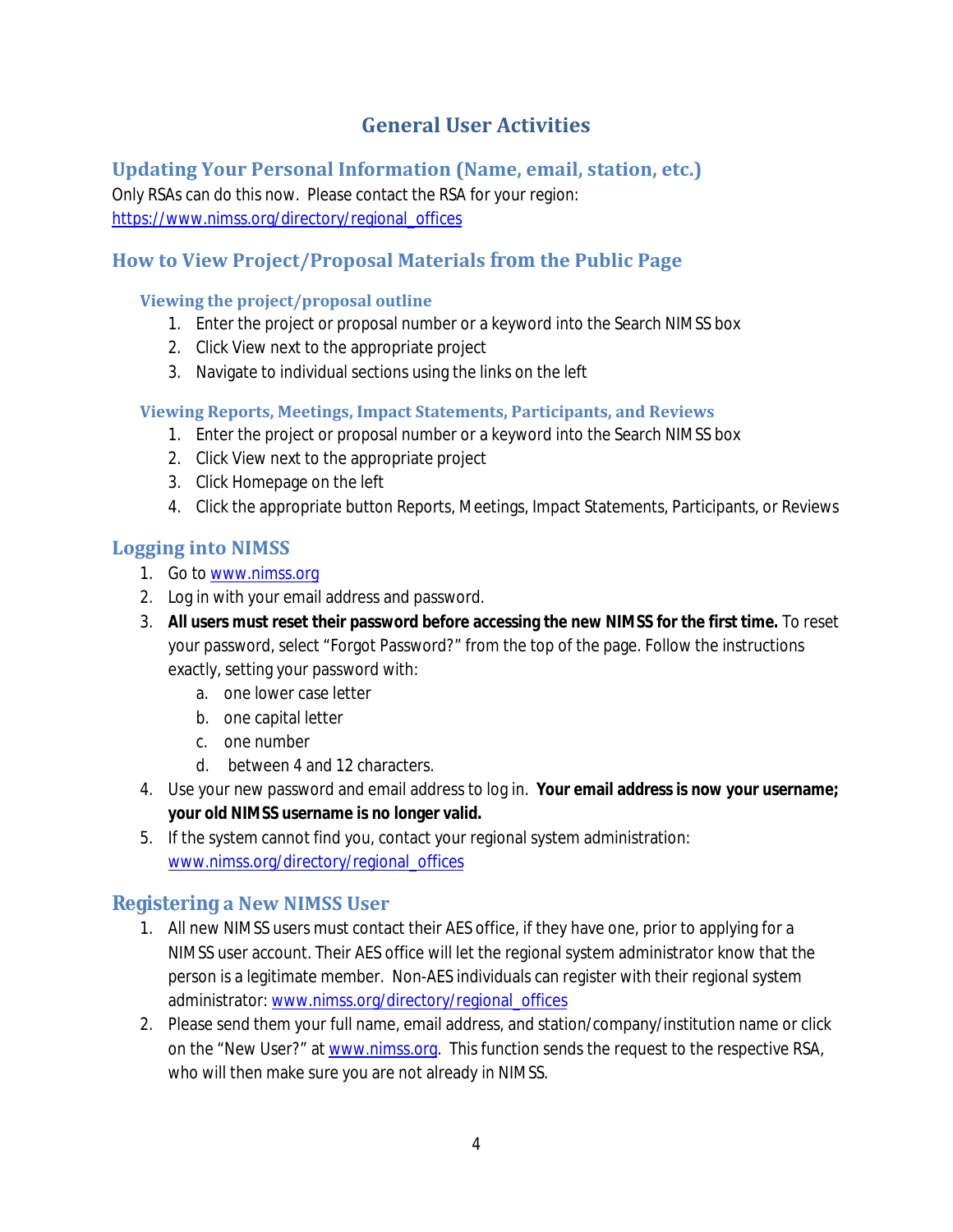3. Your system admin will then add you to the system and send your password. Your email address is your username.

# <span id="page-4-1"></span><span id="page-4-0"></span>**How to View Project/Proposal Materials After Logging In**

#### **Viewing Active Projects**

- 1. Log into NIMSS at www.nimss.org
- 2. Select Projects and either View All Projects or Project Search. Each function will allow you to search by number or keyword. Project Search allows for a more detailed drilldown into project years, subject code, etc.

#### <span id="page-4-2"></span>**Viewing Proposals (not yet approved or active)**

- 1. Log into NIMSS at www.nimss.org
- 2. Select Project Proposals
- 3. Select View All Project Proposals
- 4. Use the tabs to sort by region

## <span id="page-4-3"></span>**Requesting to Write a New Proposal**

- 1. Always contact your RSA prior to beginning a new/renewal proposal. Each region has different requirements and deadlines that you need to be aware of. [www.nimss.org/directory/regional\\_offices](http://www.nimss.org/directory/regional_offices)
- 2. Login into NIMSS at www.nimss.org. If you haven't logged into the new NIMSS yet (effective 12/14/2015), use your email address to reset your password under Forgot Password. Going forward, use your email address as your username and new password to log in.
- 3. Select Project Proposals >> Create New Proposal.
- 4. On the Basic Information page, select New only if the project is NOT a renewal of an existing project. Select Revision/Replacement if you are renewing an existing multistate project (most common).
- 5. **IMPORTANT: Be sure to select the expiring project number that this renewal will replace. Failure to do this will lead to NIFA reporting project initiation issues for your station!**
- 6. Only for brand NEW proposals: Choose the correct Appendix from the second pull-down menu:
	- a. Research proposals (NC, W, NE, S-type)- Choose Appendix A (Includes a Methods section)
	- b. CC, ERA, or DC proposals Choose Appendix B (Includes an Activities and Procedures section in place of a Methods section)
	- c. 500-series proposals (Rapid Response Committees) Use Appendix F (Does not include a Methods Section, but does include a section to list the types of project activities expected, requires prior regional office approval. Please contact your regional office prior to starting a new 500-series proposal request.
	- d. NRSPs, select NRSP from the dropdown
	- e. Only for New projects: Type in the desired project title and enter the five year begin and end dates.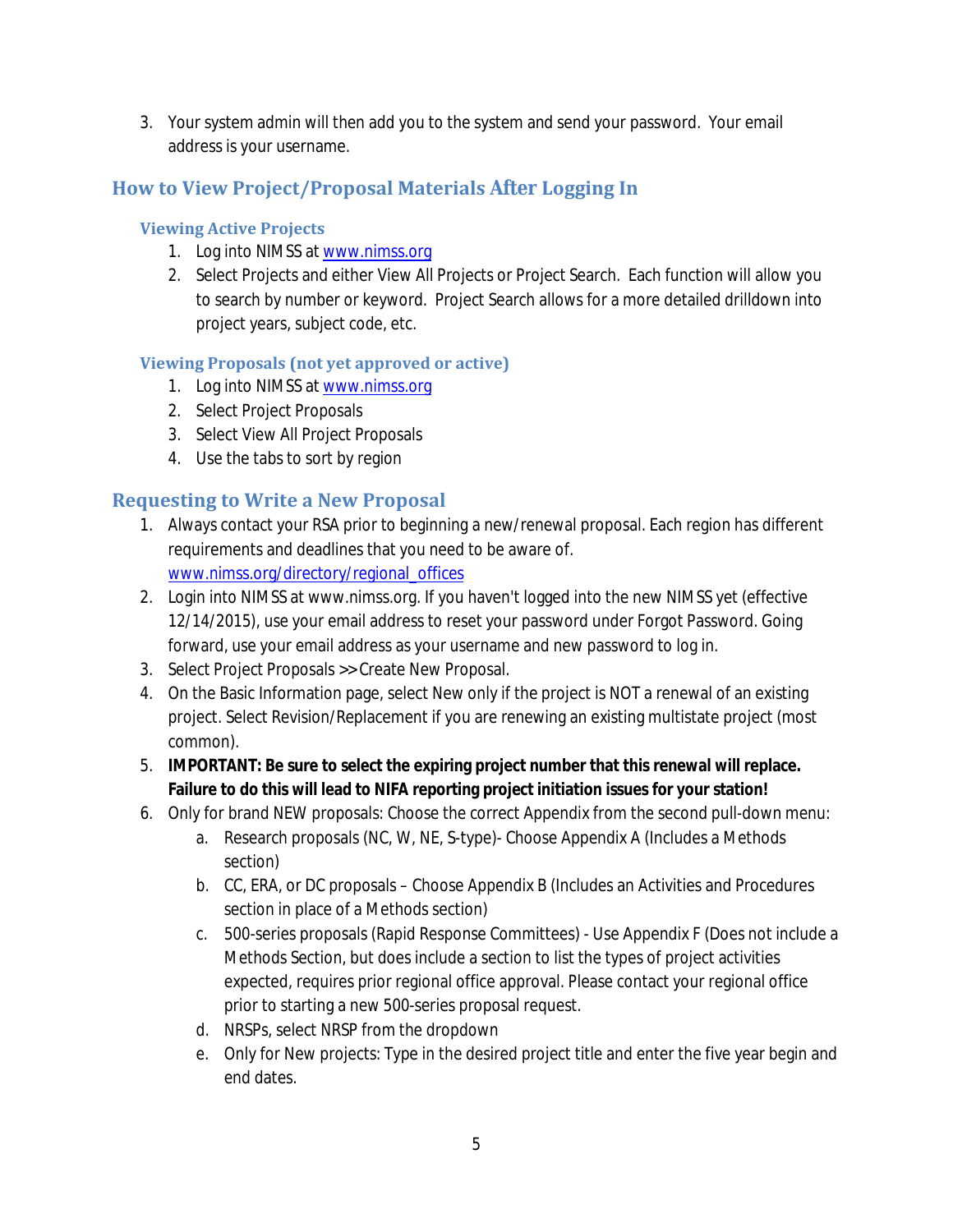7. For all proposal requests, new and renewal: Enter the Issues and Justification in the text box then click Save and Submit to submit the request as final to your regional office. Your regional office will enter the selected AA name and assign the proposal a temp number to use throughout the uploading and review process. Once the proposal has been fully regionally approved, the temp designation will be removed.

# <span id="page-5-0"></span>**Typing/Uploading Your Proposal Text**

- 1. Anyone wishing to upload proposal or project materials in NIMSS needs to be granted editing access to the proposal. Please contact your AA or regional office [\(www.nimss.org/directory/regional\\_offices\)](http://www.nimss.org/directory/regional_offices) to be granted editing access to a proposal or active project.
- 2. To begin uploading and editing a proposal, log into NIMSS and under Action Items, select My Project Proposals. You'll see several tabs here. To add and edit text, your proposal request needs to have first been RSA approved before it will appear in your Draft Proposals tab and be available for editing. If it is and you have editor access (assigned either by the AA or your RSA), then click Edit to access proposal sections.
- **3.** After clicking the Edit button, you can navigate between sections via the links on the left. **Be sure to save between each section!**
- 4. Formatting Tips: We recommend you paste sections in as text, then use the text formatting options to add bold, underline, etc. Alternatively, you can paste directly from MS Word, but you may need to do a little extra editing to take out extra line breaks, etc. Be sure to click on the View Project occasionally to check formatting and edit sections as needed (don't forget to save between sections!)
- 5. Figures, charts, and graphs may be attached to proposals using the "Attachments" link on the left side of the screen.
- 6. When you have uploaded all sections and you are ready to Submit as Final, go to the Basic (title, dates, advisors) section of the proposal and click the Submit as Final button. This action sends a notice to your regional system admin and AA informing them that the proposal is ready for review.

# <span id="page-5-1"></span>**Entering Appendix E/Project Participation Forms**

#### <span id="page-5-2"></span>**Who Enters Appendix E Information?**

- $\mathbf{r}^{\prime}$ Land-Grant University participants with Experiment Station or Extension (AES or EXT) Appointments: We recommend you contact your Station Director's office before completing an Appendix E form in NIMSS, since stations often have different procedures for adding participants. Once you are ready to submit the form, follow the instructions below.
- Non-AES/EXT participants (ARS, Industry, other university, etc.): Please complete the AppE form as described below and/or contact the regional NIMSS system admin for the project [\(http://www.nimss.org/directory/regional\\_offices\)](http://www.nimss.org/directory/regional_offices).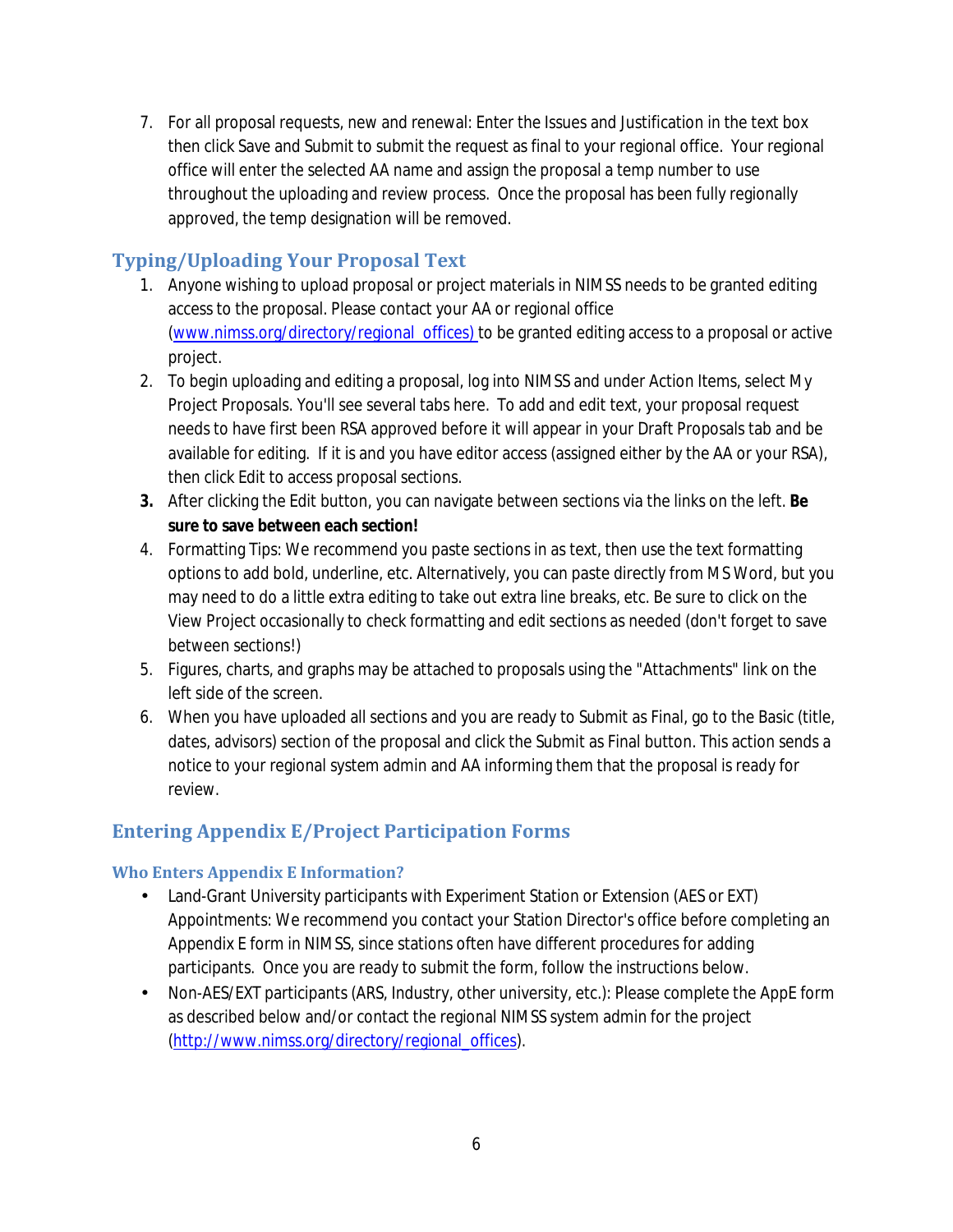#### <span id="page-6-0"></span>**Entering the Appendix E form**

- 1. Go to the National Information Management Support System at http://www.nimss.org and log in with your email address and password.
- 2. Once you have signed into the system, choose Participants >> Draft/Edit Participant Info >> Draft New
- 3. Enter the project/proposal number. For a new/renewing proposal (not yet approved), be sure to use the correct "temp" designation for the proposal. For active projects, enter the approved project number.
- 4. If you are the official station representative click on box (if not, leave blank)
- 5. Enter your percentages for Scientific Year, Professional Year, or Technical year as values < 1.0, where  $1.0 = 100\%$ .
	- a. SY: "Scientist Year" FTE (entered as a decimal less than 1) for Assistant Professors, Assistant Scientist and above. This is for the PI on the AppE form and should not be more than 1.
	- b. PY: "Professional Year" FTE for persons who hold positions in professional categories and students that hold bachelors or masters degrees. Can be greater than 1, if the PI has several post-docs or graduate students on the project.
	- c. TY: "Technical Year" FTE for technicians, aids, and lab assistants. Can also be more than 1, if the PI has multiple technicians, etc. working on the project.
	- d. If you don't know, please enter 0.1 in the SY field
	- e. Enter your KA, SOI, and FOS codes. If you don't know them, you can look them up by clicking the title/link above each box. You must put a value in each box (i.e. if you have a KA, you must also have a SOI and FOS value or NIMSS will give you an error message)
	- f. If you have an Extension appointment, you should also enter your FTE (full time equivalent, as a percentage < 1.0, where 1.0 = 100%) and KA codes.
	- g. Finish by selecting "Submit." This sends the Appendix E to your Station Director for approval and then NIFA that the participant needs final approval.
- 6. **Note to SDs:** Users already listed on a project AppE cannot be added twice and NIMSS will display an error message letting you know that that user is already on the project. If the user is listed on the project with another station, contact your RSA to update the user to the correct station and then remove the old AppE. Once that's complete, you'll be able to add the user for your station.
- <span id="page-6-1"></span>7. **Note to SDs:** Research AppEs are now automatically marked as NIFA approved when approved at the SD level, provided data is entered for Research FTE (at least 0.1 SY), at least one Objective is selected, and one complete row of KA, SOI, and FOS are added. NIFA will reject users whose AppEs are missing the required information. If your user is rejected, contact your RSA for assistance with editing the rejected AppE or re-submit a new one.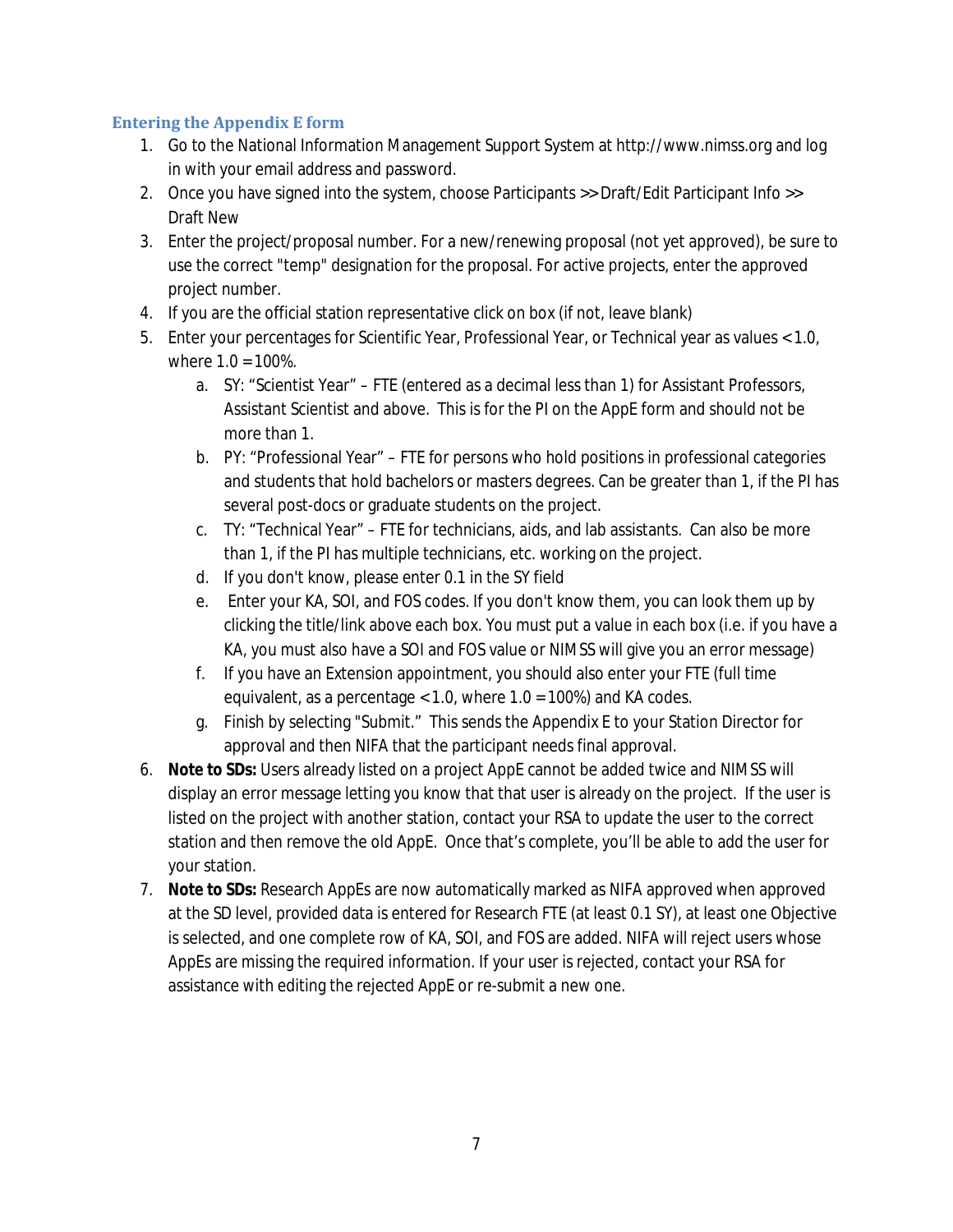# **Submitting an Annual Report**

#### *Notes on NIMSS Multistate Project Reporting:*

- Annual reports in NIMSS should be collaborative and multistate in focus no lists of station reports, those go into REEport/NRS.
- We want to showcase our multistate portfolio as "more than the sum of its parts", so annual reports should follow th[e Appendix D](https://www.nimss.org/forms/appendix_d.pdf) format and be multistate in focus, showcasing mainly collaborative efforts, with good linkages across states and entities external to agricultural experiment stations (i.e. industry, non-profits, federal agencies, etc.). A few, significant singlestate accomplishments can be included if they occurred because of the multistate project.
- Use our example collection template to collect information from individual state members, then use that data to create our project's annual report.

#### *Uploading the Report in NIMSS:*

- 1. Sign into NIMSS a[t www.nimss.org.](http://www.nimss.org/) If you can't remember your password, select "Forgot Password and follow the instructions. If the system doesn't recognize your email or if you've changed stations, please contact your regional NIMSS system admin for assistance.
- 2. Once you've signed in, go to **Reports/Meetings » Draft/Edit Report**. If you are authorized to submit the report on your committee's behalf as the AA or project editor, the project should come up for you automatically. If it does not, contact your project AA or you regional NIMSS system admin to be given the appropriate editing access. Click the "new report" or "edit report" button to submit the annual report (SAES-422).
- 3. Use the links on the left side of the screen to edit the report by sections. Start with the Basic Info section and update the report date and designate if the report is a termination one or not. If the minutes are part of the annual report, you may use the "minutes" link to post the brief summary of the minutes as well as the file (using the "browse" button to search for the file on your computer, but be sure the file is .pdf to avoid any viewing errors. NIMSS displays .pdfs the best over all other formats). Be sure to click the Save button before moving to a new section.
- 4. When you're done, click the "submit report" link. Check over the report to make sure everything looks correct. If not, go back and correct the sections, save, then submit again. This will send notification to the AA that is ready for approval. If you are the AA, then the report is immediately marked as approved upon submission.
- 5. If you need to edit an approved report, contact your NIMSS RSA for help. They are able to return reports to Draft status.

# <span id="page-7-0"></span>**Contacting Project Participants**

- 1. Log into NIMSS.
- 2. Select Directory >> Contact Participants or from the project homepage, go to Participants and click the Contact Participants button.
- 3. Begin entering the project number or title, then click on the correct one when it appears in the selection box and hit Enter.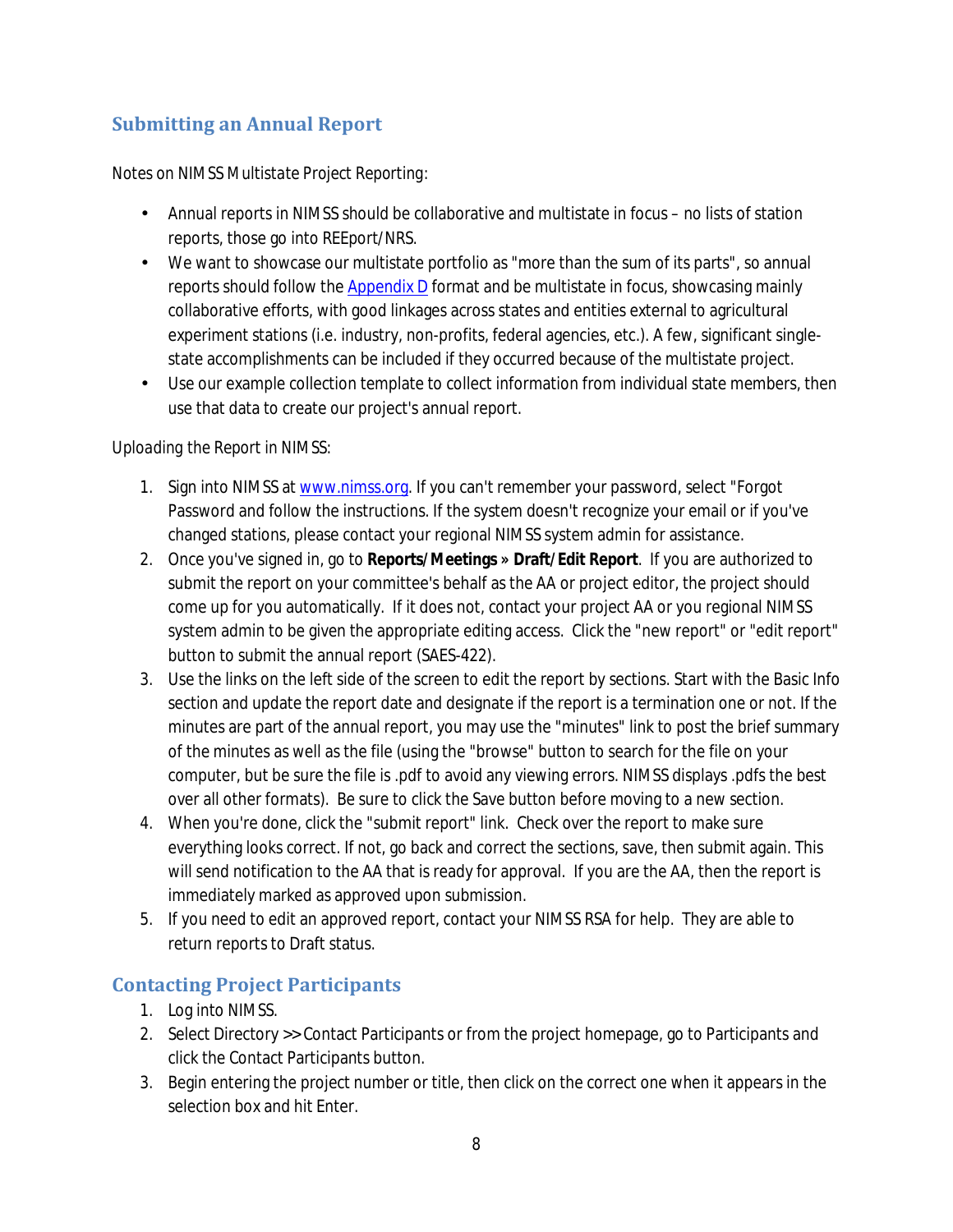- 4. You can contact the participants of several projects here, just repeat step 3 in the next box for the second project, and so on for additional ones. Give the system a second to load the project contact data.
- 5. Select the recipients or choose "Check All"
- 6. Add any cc email addresses, if needed. Be sure these email addresses are correct or you may encounter an error message
- 7. Enter the message title and body text
- 8. Add any attachments, as needed
- 9. Click Send when you are ready to send the message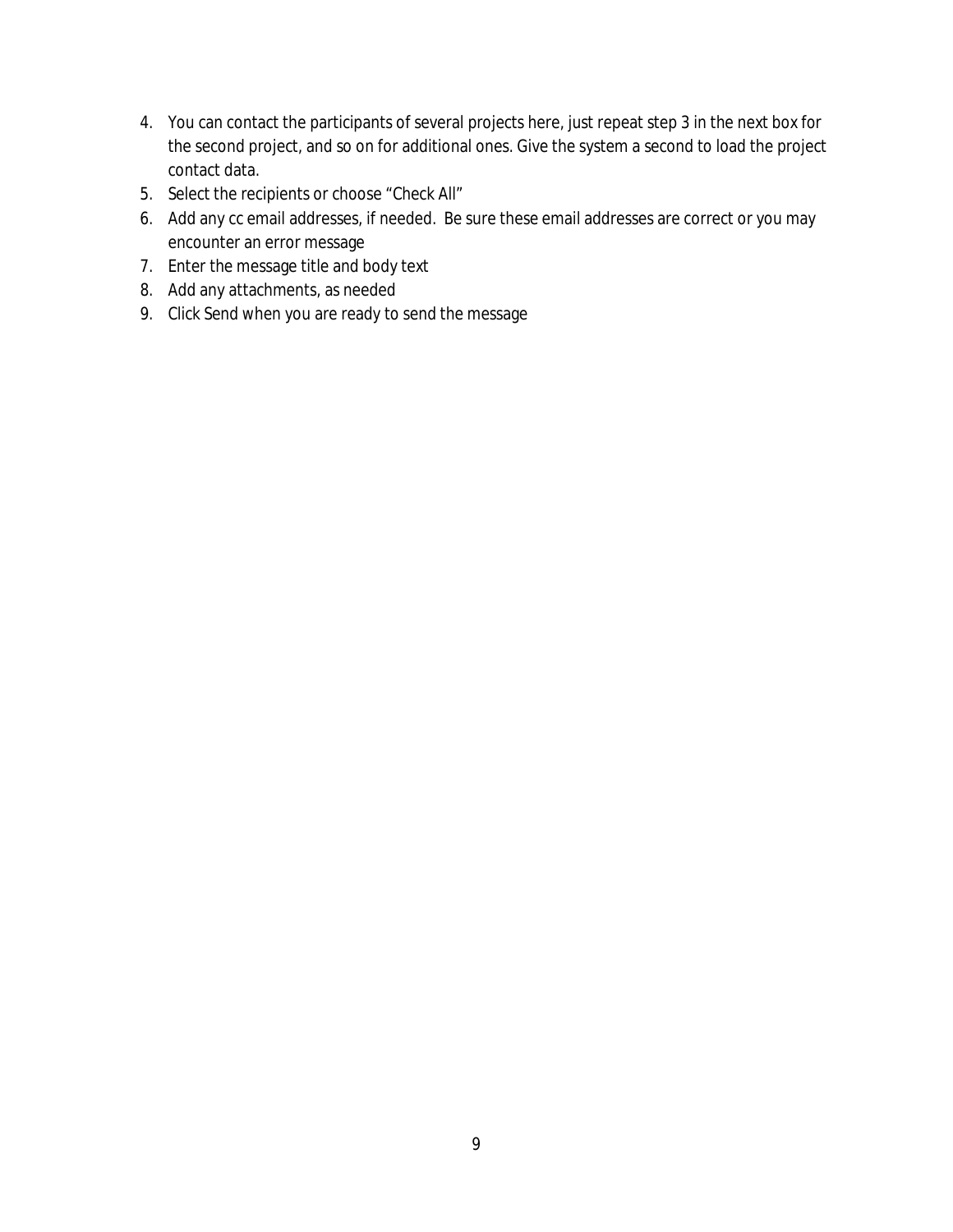# **Administrative Advisor Activities (AA)**

# <span id="page-9-1"></span><span id="page-9-0"></span>**Meetings and Reports**

All multistate project meetings must be authorized in the NIMSS by the project AA or their designate. All multistate projects are required to meet annually and submit an annual report via NIMSS within 60 days of the meeting. If reports for any past meetings are missing or not AA approved, the system will not allow a new meeting to be authorized.

## <span id="page-9-2"></span>**Authorizing an Annual Meeting**

- 1. Log into NIMSS a[t www.nimss.org.](http://www.nimss.org/)
- 2. Select Reports/Meetings >> Meetings >> Authorize an Annual Meeting.
- 3. Enter all of the meeting information into the Meeting Authorization form.
- 4. Click the Create Meeting button, down on the lower right side of your page.
- 5. If you need to make any changes, contact your regional NIMSS system admin [\(http://www.nimss.org/directory/regional\\_offices\)](http://www.nimss.org/directory/regional_offices)

# <span id="page-9-3"></span>**Submitting an Annual Report**

- 1. Sign into NIMSS a[t www.nimss.org.](http://www.nimss.org/) If you can't remember your password, select "Forgot Password and follow the instructions. If the system doesn't recognize your email or if you've changed stations, please contact your regional NIMSS system admin for assistance.
- 2. Once you've signed in, go to **Reports/Meetings » Draft/Edit Report**. If you are authorized to submit the report on your committee's behalf as the AA or project editor, the project should come up for you automatically. If it does not, contact your project AA or you regional NIMSS system admin to be given the appropriate editing access. Click the "new report" or "edit report" button to submit the annual report (SAES-422).
- 3. Use the links on the left side of the screen to edit the report by sections. Start with the Basic Info section and update the report date and designate if the report is a termination one or not. If the minutes are part of the annual report, you may use the "minutes" link to post the brief summary of the minutes as well as the file (using the "browse" button to search for the file on your computer, but be sure the file is .pdf to avoid any viewing errors. NIMSS displays .pdfs the best over all other formats). Be sure to click the Save button before moving to a new section.
- 4. When you're done, click the "submit report" link. Check over the report to make sure everything looks correct. If not, go back and correct the sections, save, then submit again. This will send notification to the AA that is ready for approval. If you are the AA, then the report is immediately marked as approved.
- 5. If you need to edit an approved report, contact your NIMSS RSA for help. They are able to return reports to Draft status.

# <span id="page-9-4"></span>**Approving an Annual Report**

When one of your project editors submits a report, NIMSS will send you an email notification. As AA, it's your responsibility to look over the report, make sure it meets the requirements, then approve it.

1. Log into NIMSS [\(www.nimss.org\)](http://www.nimss.org/)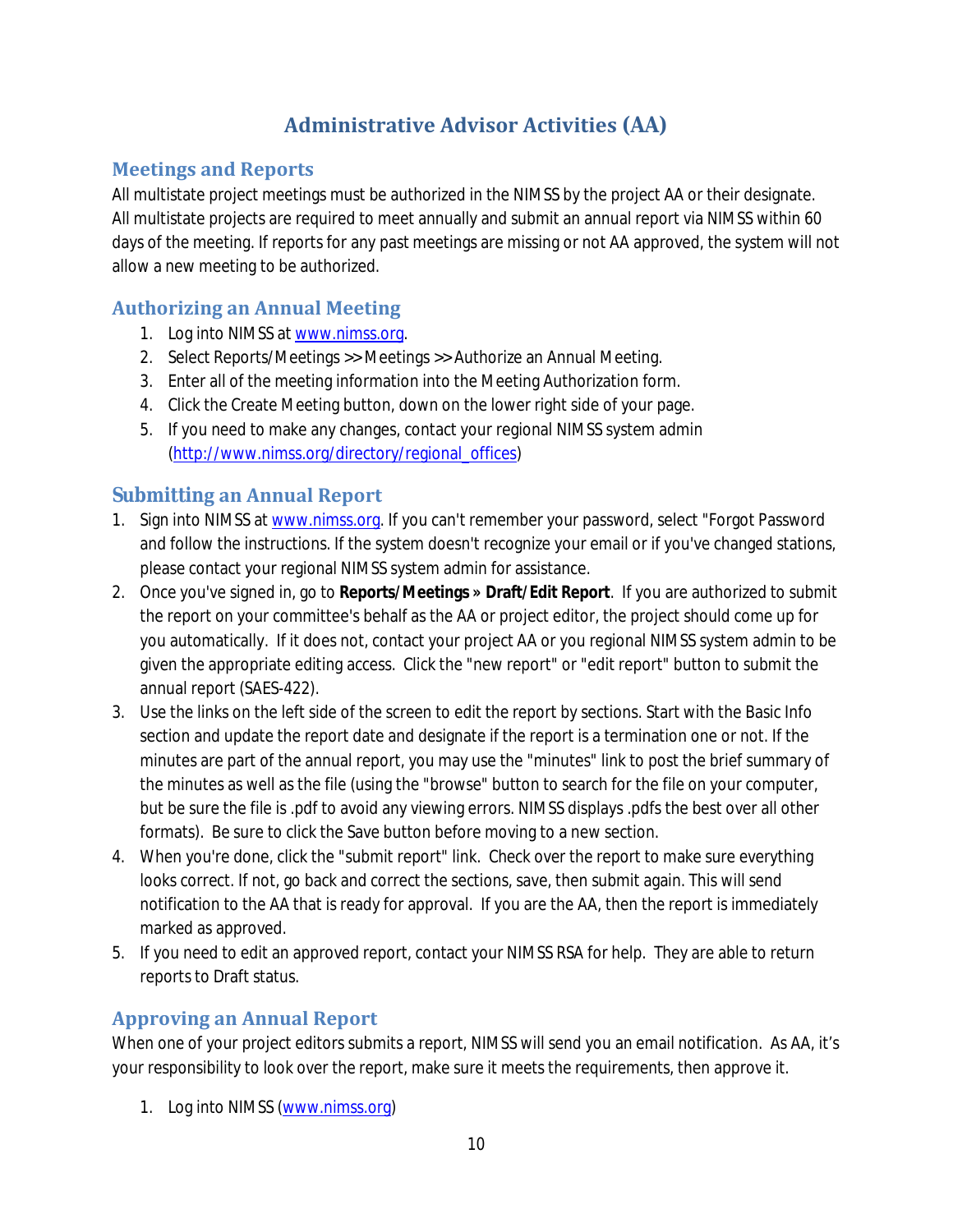- 2. Go to Meetings/Reports, then Reports
- 3. Select Approve Report
- 4. To view this report, click View Report under the report date. Make sure the report is complete, follows the Appendix D format, and is multistate in nature, featuring collaborative accomplishments and impacts. Lists of only individual station reports are not acceptable.
- 5. To approve this report, click Approve

## <span id="page-10-0"></span>**Assigning Editors to Projects and/or Proposals**

Proposal/project editors have access to upload proposal materials and annual reports.

- 1. As of 1/25/2021, this function is not working correctly for AAs. Please contact your RSA for assistance assigning project editors.
- 2. Log into NIMSS and select Projects Proposals >> View All.
- 3. Search for the desired proposal number; be sure to include the "temp" designation.
- 4. Click View, click into the Outline, then click on Assign Editors (near the bottom, on the left)
- 5. Click Add Editor and begin entering the name of the desired editor into the box. Their full name should appear if they are in NIMSS.
- 6. To add more, click Add Editor button
- 7. Click Save when done.

# <span id="page-10-1"></span>**Inviting Participants to Proposals/Projects**

- 1. Proposals need to be set to Draft Proposal status before participants can be invited. This function will not work if the proposal is set to Under Review. Approved projects must be active and not expired/terminated.
- 2. Log into the NIMSS, www.nimss.org
- 3. Under Participants on the left-side menu bar, select Invite Participants
- 4. Enter the project or proposal number in the search box in the upper left corner and click Filter
- 5. Click Invite Users next to the proposal of interest
- 6. Enter the number/ID of the previous project (so those participants also get this email invite)
- 7. Set the due date for submission of Appendix E forms
- 8. Click Send Invite

# <span id="page-10-2"></span>**Approving Submitted Proposals**

As an AA, your committee will upload material for their renewal proposal, then submit it for you to approve.

- 1. You can find these proposals after logging in under Action Items, and then click My Project Proposals.
- 2. Please review the proposal material in the outline, then click AA Approve.
- 3. You can approve proposals either before or after you complete the AA review, assigned to you by your RSA. Approving proposals and completing the review are two separate tasks.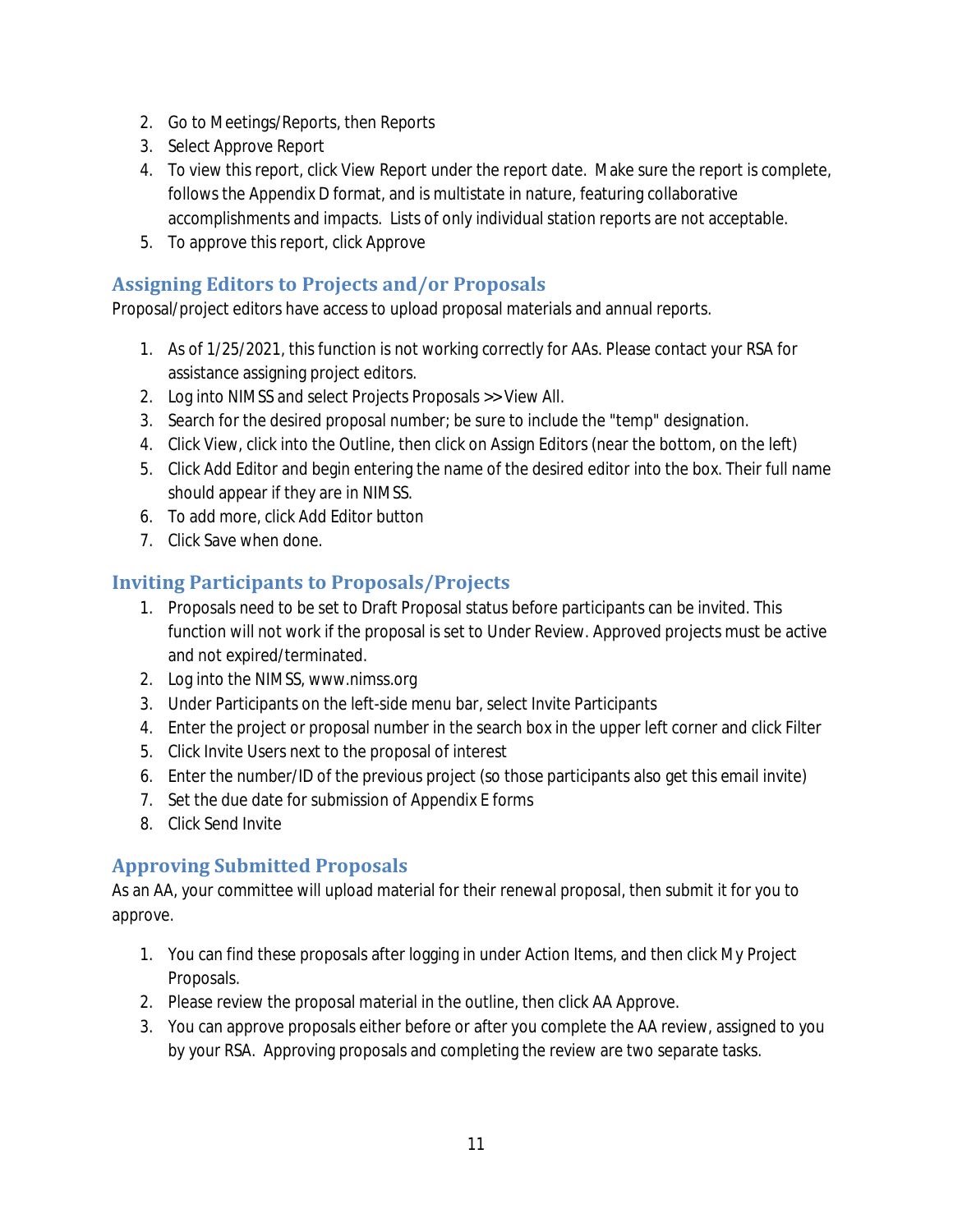# <span id="page-11-0"></span>**Completing Your Assigned Proposal/Project Review**

- 1. Your RSA will assign you a review form to complete in NIMSS. This will either be a midterm review of an active project or a review of a submitted new/renewal proposal. You will receive an email notice when this form has been assigned.
- 2. For midterm reviews, you'll want to conduct your review based on the original proposal and the projects annual reports.
	- a. To view the active project and reports, log into NIMSS and select Projects >> Project Search and search for your project, then click View to access the project page.
	- b. Click Reports to view available reports
- 3. For new/renewal proposals, review the proposal text in the outline.
	- a. Find the proposal by logging into NIMSS and selecting Project Proposals >> View All, select the appropriate regional tab for the proposal. Be sure to include the "temp" designation with the proposal number.
	- b. When you locate the proposal, click on the proposal number link to access the full text outline.
	- c. If you wish to view any other submitted reviews for this proposal, click on Project Homepage, then click on Reviews.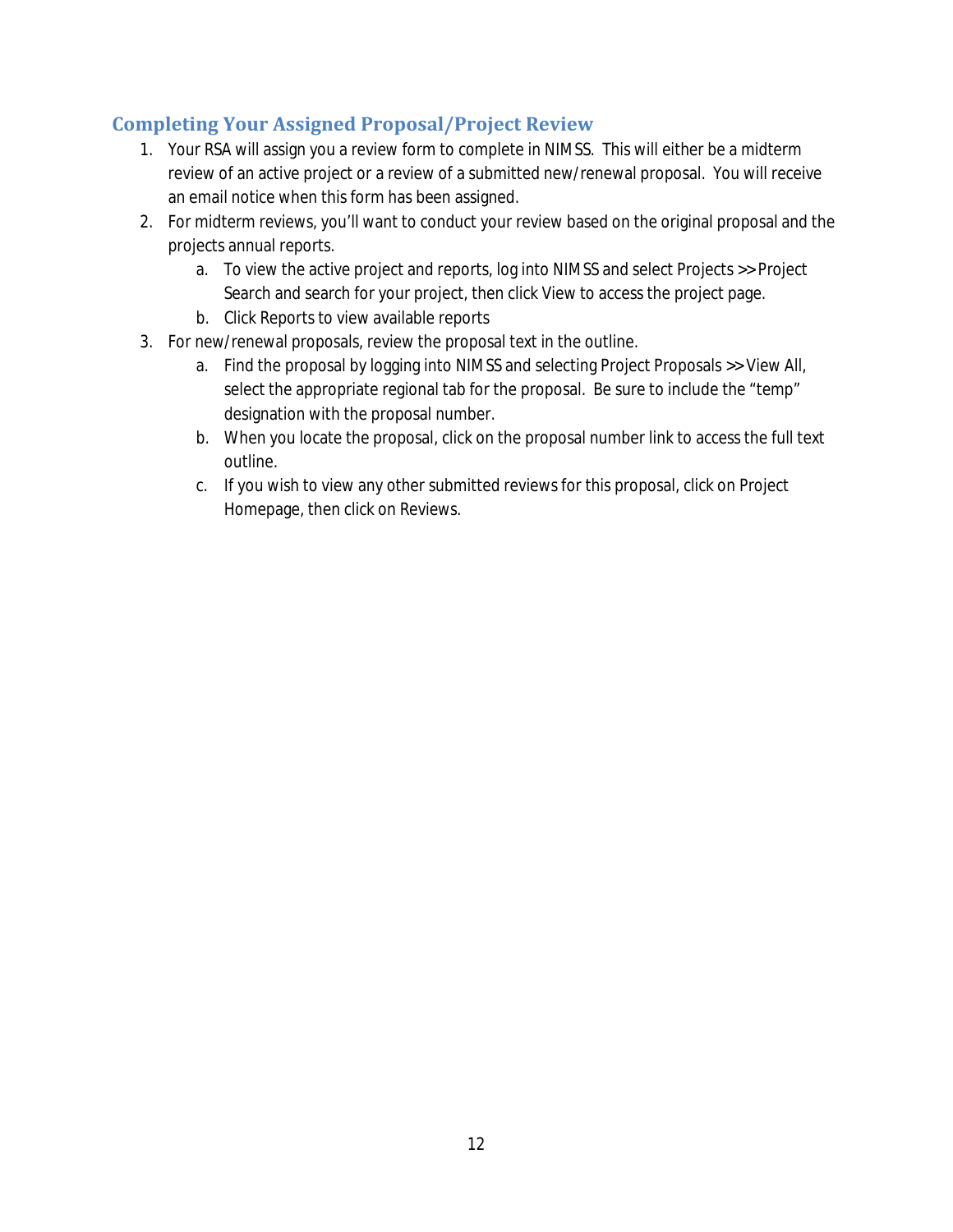# **Station Director/Station Administrator Activities**

# <span id="page-12-1"></span><span id="page-12-0"></span>**Adding a New NIMSS User for Your Station**

If you need to add a new user, you now need to contact your RSA [\(http://www.nimss.org/directory/regional\\_offices\)](http://www.nimss.org/directory/regional_offices). Only RSAs can add new NIMSS users to avoid duplicate user entries. Be sure to specify the user's station (AES, EXT, Other). Only AES-listed participants are eligible for Hatch Multistate funds.

# <span id="page-12-2"></span>**Submitting Project Participation Forms/Appendix Es for Your Station**

- 1. Log into NIMSS
- 2. Select Participants >> Draft/Edit Participant Info >> Draft New
- 3. Fill out the AppE form (be sure you've selected the correct project or proposal number. Proposals often have a "temp" designation in the number) and click submit
- 4. If you need to make any immediate changes, **DO NOT click your browser's back button**; this will result in a duplicate AppE! Instead, click the Edit button on the submitted AppE (it should still appear on your screen)
- 5. Please be aware that for NIFA approval, all AppEs for LGU AES participants must include:
	- a. At least one Objective selected
	- b. A number in at least SY, PY, or TY (should be less than or equal to 1, no greater)
	- c. At least one complete row of KA, SOI, and FOS values

# <span id="page-12-3"></span>**Approving or Rejecting User Submitted Appendix Es for Your Station**

- 1. Log into NIMSS
- 2. Under Status Reports on the main page, click on your Participants Awaiting Approval link
- 3. Click Approve as SD to approve the AppE
- 4. If you need to edit the AppE first, click Edit, make your changes, then click Submit
- 5. If you wish to reject the AppE, click Reject and enter a reason in the text box.
- 6. Rejected AppEs then appear for the user in their Participants >> In Process menu. Be sure to let them know to look there or contact your RSA for assistance.

# <span id="page-12-4"></span>**Editing Existing Appendix Es for Your Station**

- 1. Log into NIMSS
- 2. Select Participants >> Draft/Edit, then click on the Edit Participants link for your station
- 3. Edit the form, then click Submit
- 4. Note: If you need to change the project/proposal number on an AppE, please enter a brand new AppE for the project. Do not edit project numbers of existing AppEs, or the appropriate approval emails will not be sent.

# <span id="page-12-5"></span>**Removing Existing Appendix Es for Your Station**

- 1. Log into NIMSS
- 2. Select Participants >> Draft/Edit, then click on the Edit link for your station
- 3. Click Remove and confirm the removal when prompted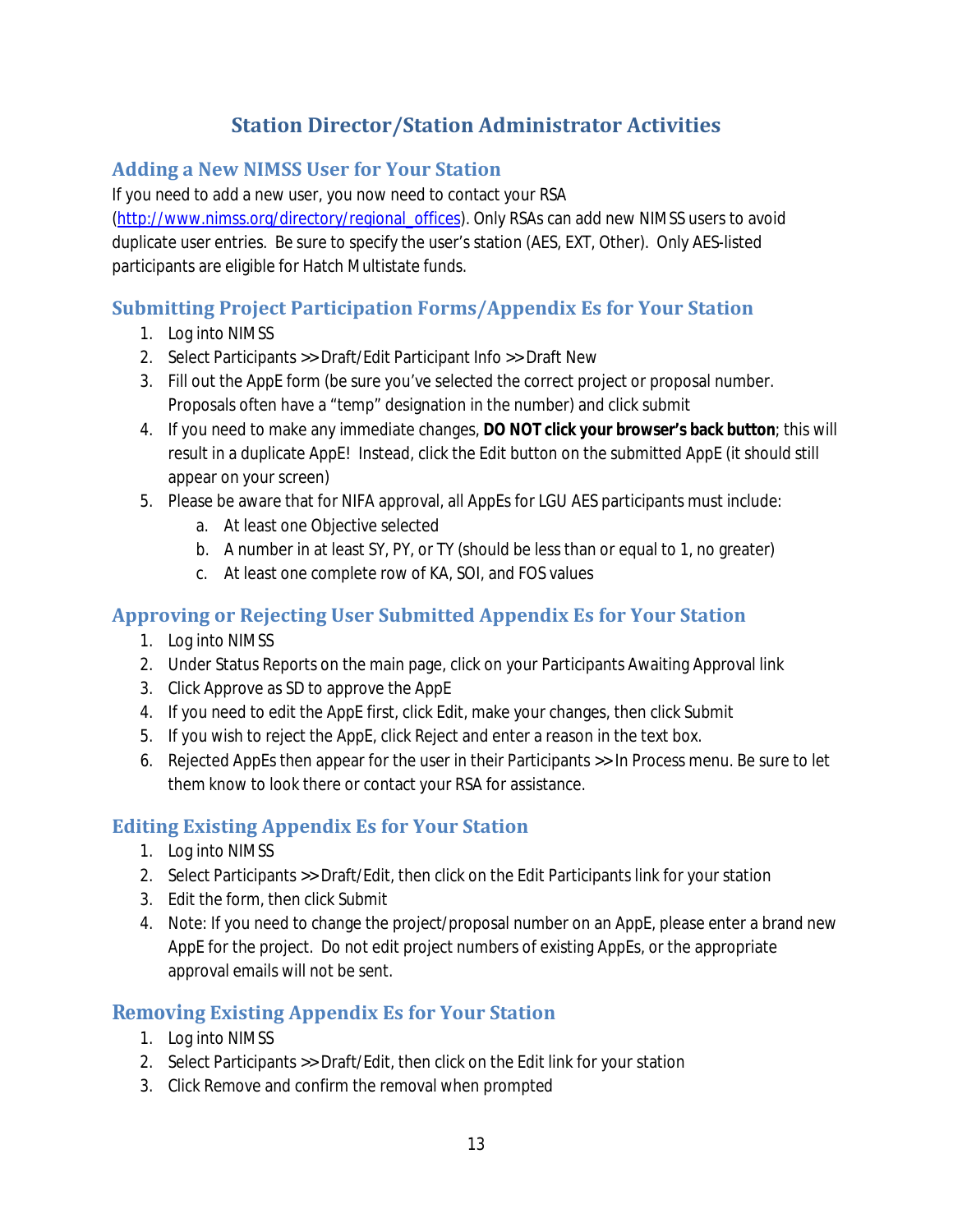# <span id="page-13-0"></span>**Viewing Participants for Your Station**

- 1. Log into NIMSS
- 2. Select Participants, then choose the manner in which you wish to view (by station, project, etc.)
- 3. Many of these views also offer a Non-Paginated/View All and/or a print .pdf option.
- 4. You can view and activate/deactivate all users for your station via Directory >> Stations, search for your station, then click List of Station Users. This function is useful when a user retires or passes away.

# <span id="page-13-1"></span>**Updating Station Information**

Only your RSA can update your station listing now, such as adding or changing your Station Director, updating your website, etc. Please contact your RSA for help with this: [http://www.nimss.org/directory/regional\\_offices](http://www.nimss.org/directory/regional_offices)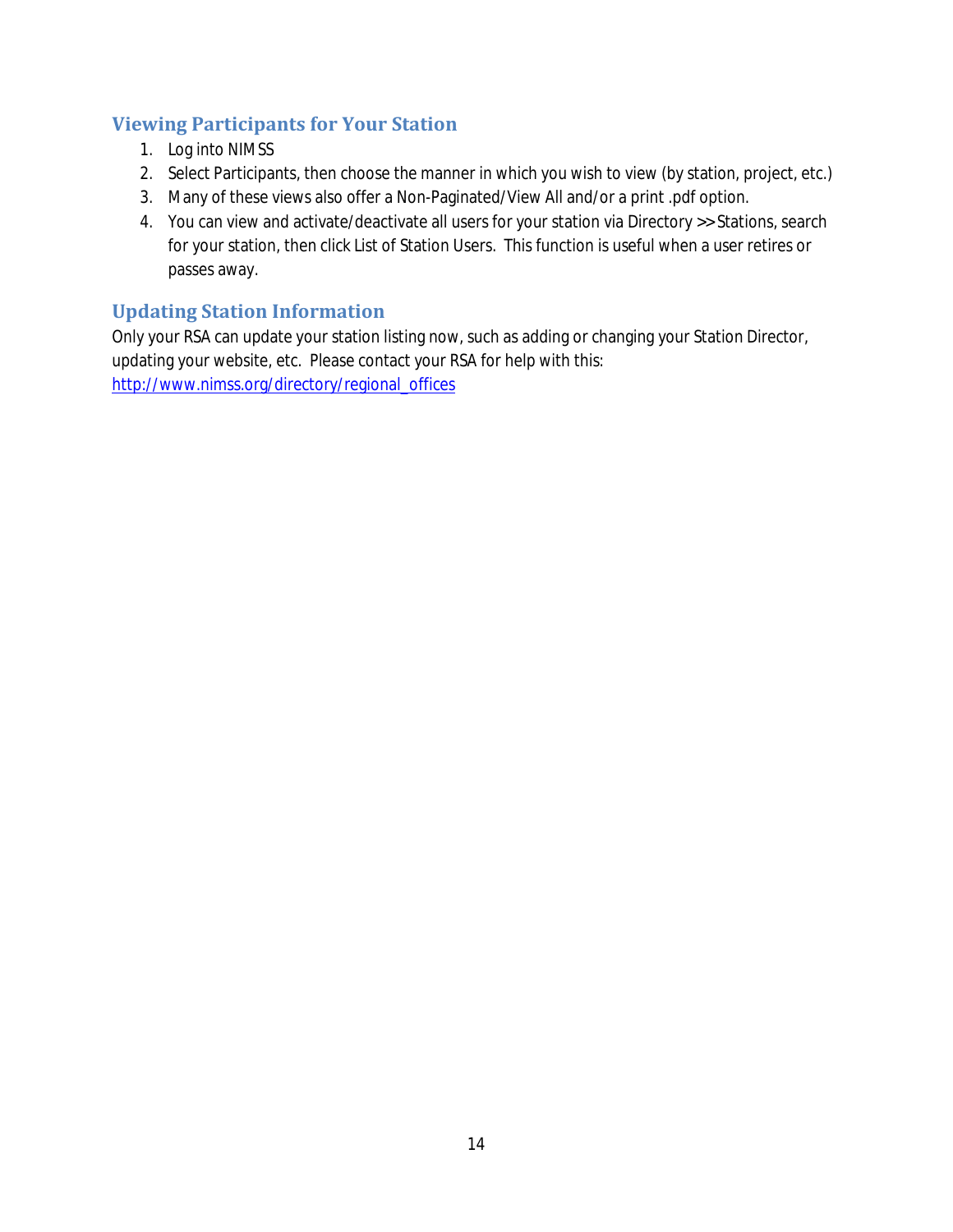# <span id="page-14-0"></span>**Regional System Administrator Additional Functions and Tips (for RSA level access only)**

# <span id="page-14-1"></span>**Adding a New Station**

- 1. Log into NIMSS
- 2. Select Directory >> Stations and **always** search for the desired station first to make sure it's not already in the database.
- 3. If you don't find it, then select Directory >> Stations, then click the Add Station button
- 4. Enter all the station information, then click Create Station

# <span id="page-14-2"></span>**Adding a New NIMSS User (RSA function ONLY)**

- 1. Log into NIMSS
- 2. Select Directory >> Users and **always** search thoroughly for the user, by both first and last name, to be sure they aren't already in NIMSS. If you find them, click Edit and update their email address and station, if needed. You may also need to Activate the user, if they are listed as Deactivated
- 3. If you do not find the user, then select Administration >> Create New User
- 4. Enter their name, email address, and then search/select the appropriate station (if you cannot find their station, you may need to create it first. Follow the instructions above for Adding a New Station)
- 5. Click Submit when done
- 6. If you get an error that the email address is already in use, you'll need to search again for the user by the email address, and then update the user profile accordingly. NIMSS does not allow the same email address in the database more than once.

# <span id="page-14-3"></span>**Duplicate Users and How to Handle Them**

- 1. Decide which account to keep, usually the one associated with the most active projects. If the account you wish to deactivate is also associated with projects, remove these AppEs, then resubmit new AppEs using the correct user account.
- 2. If you encounter a user with two accounts at the same station and the email addresses need to be the same, change email address for the account you wish to deactivate to a fake email address that follows standard email convention, i.e[. UserName@null.edu.](mailto:UserName@null.edu) This will allow you to now update the active account with the correct email address. In NIMSS, email addresses are used as the primary key for users, so two accounts cannot have the same email address.

# <span id="page-14-4"></span>**Editing Station Information and Directors**

- 1. Select Directory >> Stations
- 2. Search for the station, then click Edit
- 3. Use the tabs to access the desired station information you wish to update
- 4. To change the Station Director, clear the existing SD name in the box, then begin typing the new name (be sure this new SD is a user in NIMSS and has the correct station listing in their profile)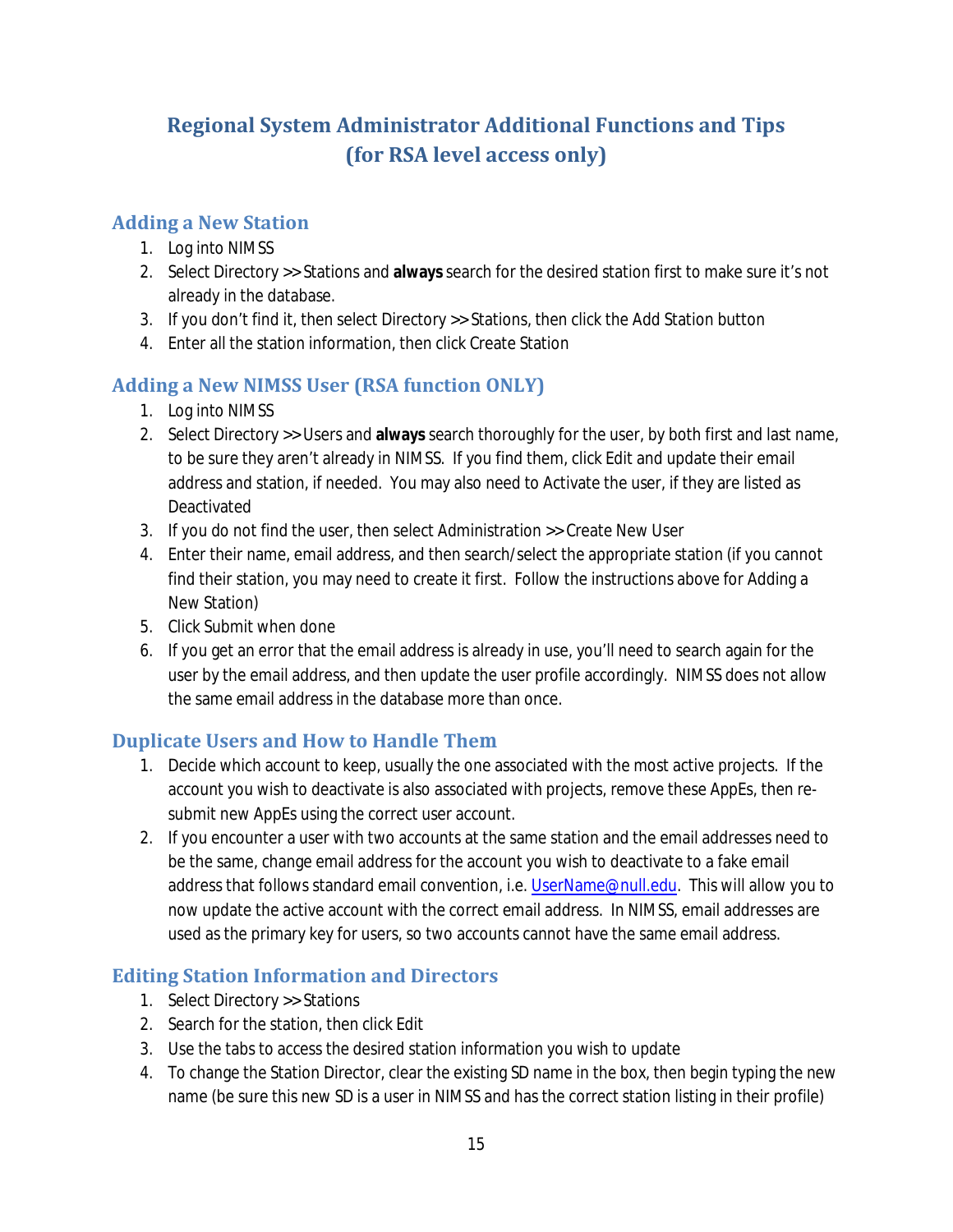- 5. To change Associate Directors or Other SD affiliates, click Add or Remove to update these fields.
- 6. Click Save when done

## <span id="page-15-0"></span>**Updating User Profiles/Passwords**

- 1. Available under Directory >> Users, then click Edit. Change the desired info, then click Save
- 2. If you try to change a user's email address but NIMSS won't allow it because the email is already in the system, follow the instructions above under Duplicate User and How to Handle
- 3. When updating a user's password, please encourage them to use the Forgot Password function on the main NIMSS login page at [www.nimss.org](http://www.nimss.org/) before updating this information for them.
- 4. If you do decide to set another user's password, make sure the password meets the NIMSS security requirements:
	- o one lower case letter
	- o one capital letter
	- o one number
	- o between 4 and 12 characters

## <span id="page-15-1"></span>**What to Do When a User Changes Stations**

- 1. Please Remove their AppE from the project for the old station, under Participants >> Draft/Edit >> Edit All. Search by Project or Station, are the best options.
- 2. Under Directory >> Users, update their email address and station
- 3. Submit a new AppE for their new station or have their SD do this.

#### <span id="page-15-2"></span>**Submitting AppEs for Users or on Behalf of a Station Director/Station Admin:**

- 1. Select Participants >> Draft/Edit >> Draft New
- 2. Choose the project and participant
- 3. For AES participants, NIFA requires that at least one Objective be selected, Research Time must be entered into at least field, and one full line of KA/FOS/SOI codes be selected. If not, NIFA will reject the AppE
- 4. If you complete an AppE on behalf of a SD, be sure that you select Approve by SD from the dropdown inside the AppE form.
- 5. If you complete an AppE for a user, you can either leave the status as Submitted, which will route the form to the SD for approval, or select SD Approved to route it for NIFA approval (if applicable)

# <span id="page-15-3"></span>**Editing Existing AppEs**

- 1. Select Participants >> Edit All
- 2. Search by project, participant, etc.
- 3. Edit the AppE, then Save
- 4. Note: If you need to change the project/proposal number on an AppE, please enter a brand new AppE for the project. Do not edit project numbers of existing AppEs, or the appropriate approval emails will not be sent.

#### <span id="page-15-4"></span>**Contacting Regional Administrative Advisors**

- 1. Select Directory
- 2. Contact Admin Advisors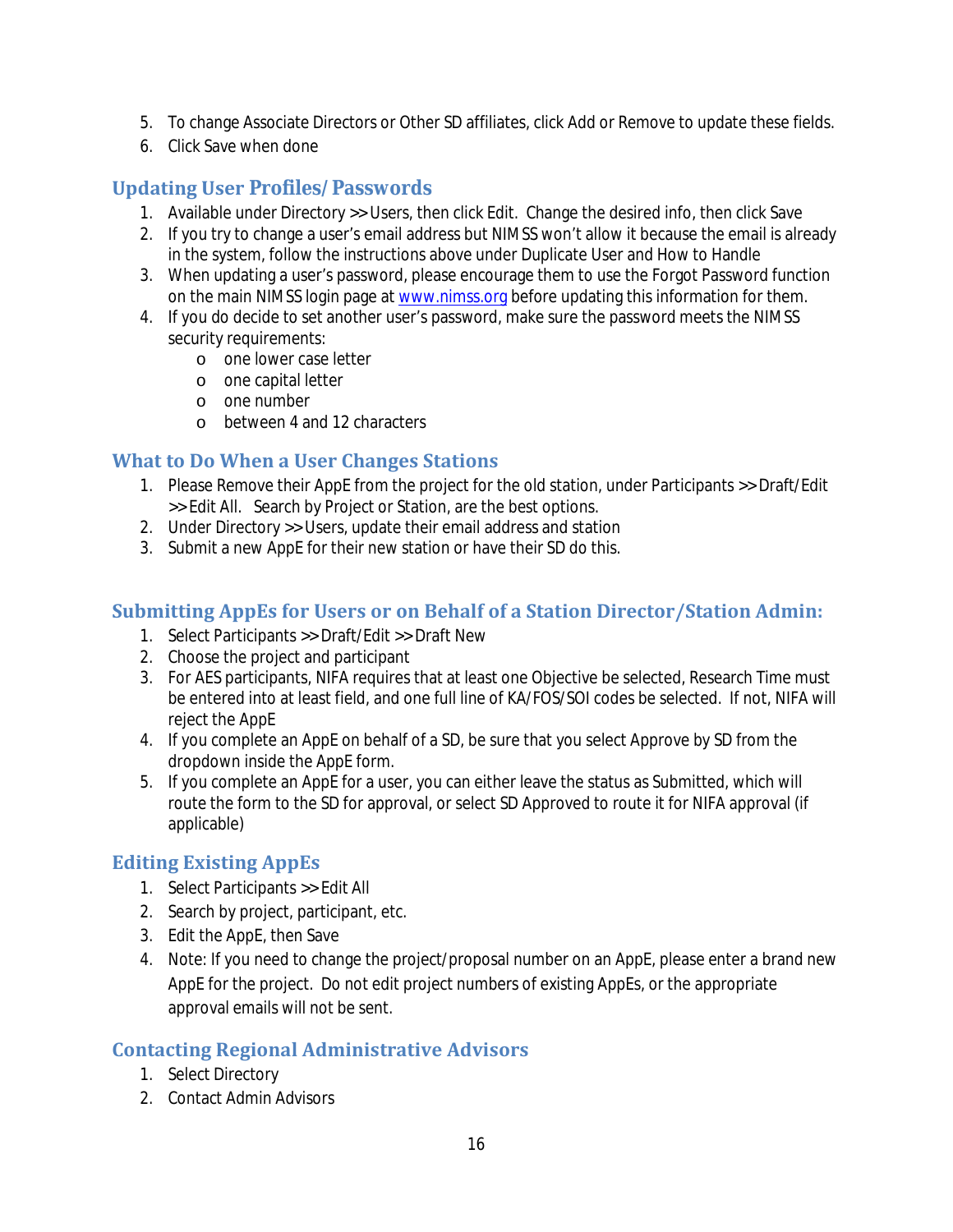- 3. Choose the region, then click Submit Query
- 4. Use the check boxes to select recipients
- 5. Write your message, adding an attachment, if needed
- 6. Click Send when ready

# <span id="page-16-0"></span>**Approving a Request to Write a Proposal**

- 1. To begin the proposal process, your users should select Project Proposals >> New Project Proposal. Once they enter the Basic Info and an Issues and Justifications, they can submit to you for RSA approval (this is equivalent to the Request to Write process in the legacy NIMSS)
- 2. Once they submit this initial request, you can find it under your My Project Proposals >> Pending RSA Approval tab.
- 3. Click the Edit button, then click Outline, then go to the Basic page
- 4. Assign an AA, editors, and give the proposal a temp number and approve it to the next level. This action approves the request and places it into Draft status.
- 5. Let the proposal AA and editors know that the proposal is ready to receive the rest of the text and that they can find it in NIMSS under their My Project Proposals in RSA Approved.
- 6. **Be sure to keep your proposal tabs clean of extra or unwanted proposals**. These can be deleted when in the Draft Request tab only, so you may need to reject requests first to move them back, then delete. Too many proposals that aren't being used can cause confusion and may incorrectly show up in searches.

# <span id="page-16-1"></span>**Moving Regional Proposals Through the Approval Process**

- 1. From the Dashboard, under Action Items, select My Project Proposals
- 2. Find the proposal you wish to work with, then click Edit
- 3. Click Outline, then on the Basic page, update the proposal status level under Status
- 4. To approve a proposal as Regionally Approved, thus sending it to NIFA for approval (if a research, NRSP, or 500 series), then be sure to click the Approve Proposal button under Basic to send the appropriate notifications out.

Important! Before approving proposals:

- Make sure all proposals number designations have been changed to their final, active  $\mathbf{r} = \mathbf{r}$ project number before approving!
- Before approving proposals, you may wish to first make sure everyone on the project who  $\mathbf{r} = \mathbf{r}$ should be "Active" in NIMSS has been activated, since only active users receive projectrelated emails. You can do this under Directory >> Contact Participants. Inactive users will be highlighted. To activate them, search for them under Directory >> Users, then click Activate. When data from the legacy NIMSS was transferred over and duplicate accounts were combined, some user accounts were deactivated to facilitate this process.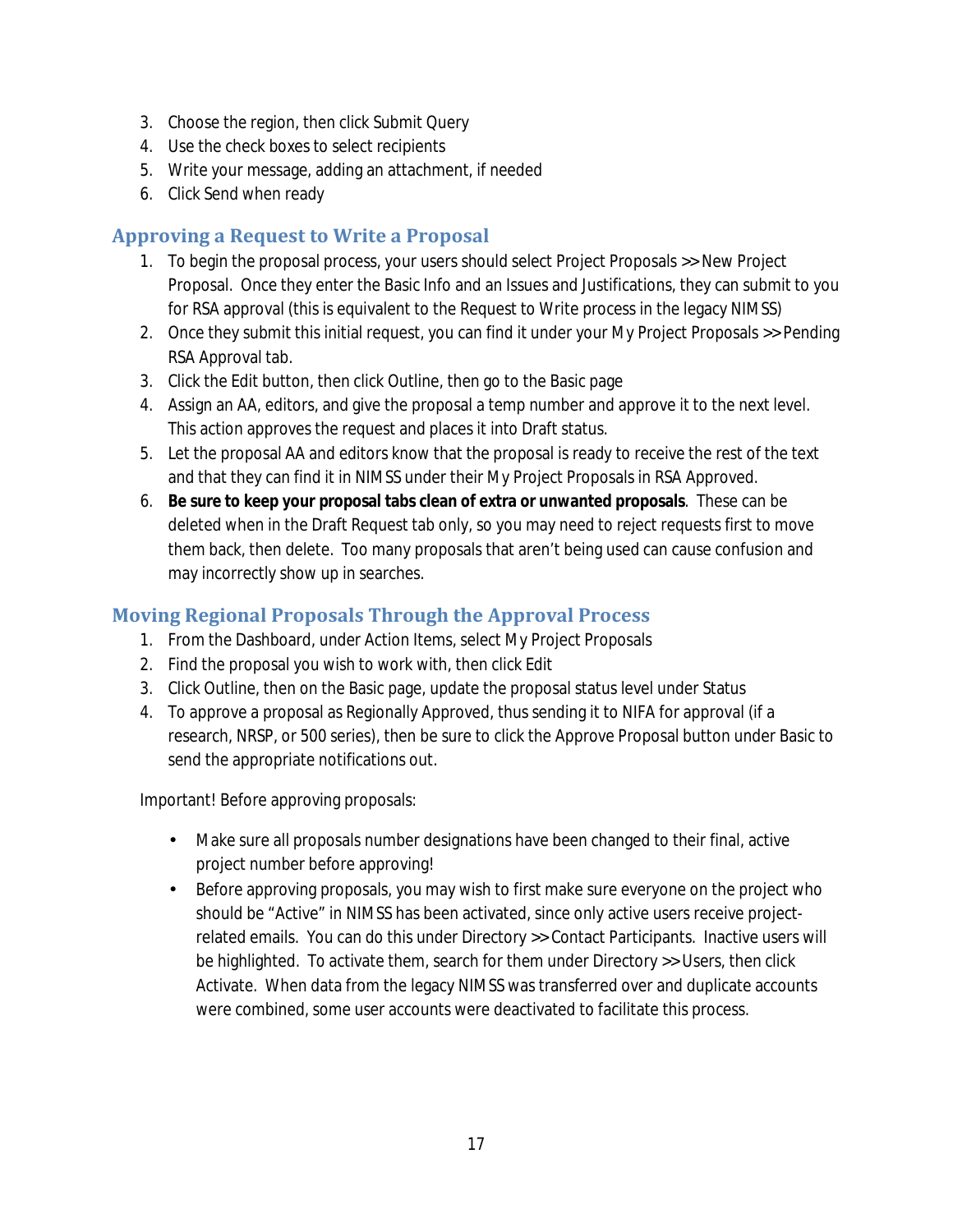# <span id="page-17-1"></span><span id="page-17-0"></span>**Assigning Reviewers to Projects and Proposals**

#### **Important Notes on Reviews:**

- Reviewer names are kept anonymous throughout the system and in all emails, with exception of the Review Assigned and Reminder emails, which goes only to the RSA and the assigned Reviewer, and Assign a Reviewer, available only to RSAs. You can add a note in the Note box to indicate whether these reviews are AA, peer, AC, etc. This is often very helpful when AAs and others go to view the completed project reviews.
- $\mathcal{L}^{\pm}$ My Reviews shows only reviews that have been assigned to YOU.
- View Reviews only shows anonymous, completed reviews.  $\mathcal{L}^{\text{max}}$

#### <span id="page-17-2"></span>**For projects/proposals currently scheduled up for review/midterm (year 3 review)**

- 1. Select Reviews >> Assign a Reviewer
- 2. Search for the project (only RSA approved proposal requests and projects up for midterm review will be searchable to assign a review on this screen)
- 3. Click on the appropriate review form
- 4. Enter the name of the reviewer and click on it when it appears. If their name doesn't appear, they may need to be added to NIMSS if a new user. If they are in the user directory, then deactivate and re-activate them again. This should allow their name to appear for you.
- 5. Enter the review due date
- 6. Click Submit

#### <span id="page-17-3"></span>**To assign reviews to projects not in the scheduled review cycle:**

- 1. Select Reviews >> Assign a Reviewer
- 2. Click on the All Active Projects link under Sort by Region
- 3. Search for the project
- 4. Click on the appropriate review form
- 7. Enter the name of the reviewer and click on it when it appears. If their name doesn't appear, they may need to be added to NIMSS if a new user. If they are in the user directory, then deactivate and re-activate them again. This should allow their name to appear for you.
- 5. Enter the review due date
- 6. Click Submit

# <span id="page-17-4"></span>**Changing or Adding AAs on Active Projects**

- 1. Select Projects >> Project Search and bring up the desired project or proposal
- 2. Click View
- 3. Click Outline
- 4. Click Basic (title, dates, advisors) from the Project Menu
- 5. Click Remove to add the existing AA
- 6. Click Add Administrative Advisor and then search for the user you want. The user must have an active NIMSS account, or they will not appear in your search.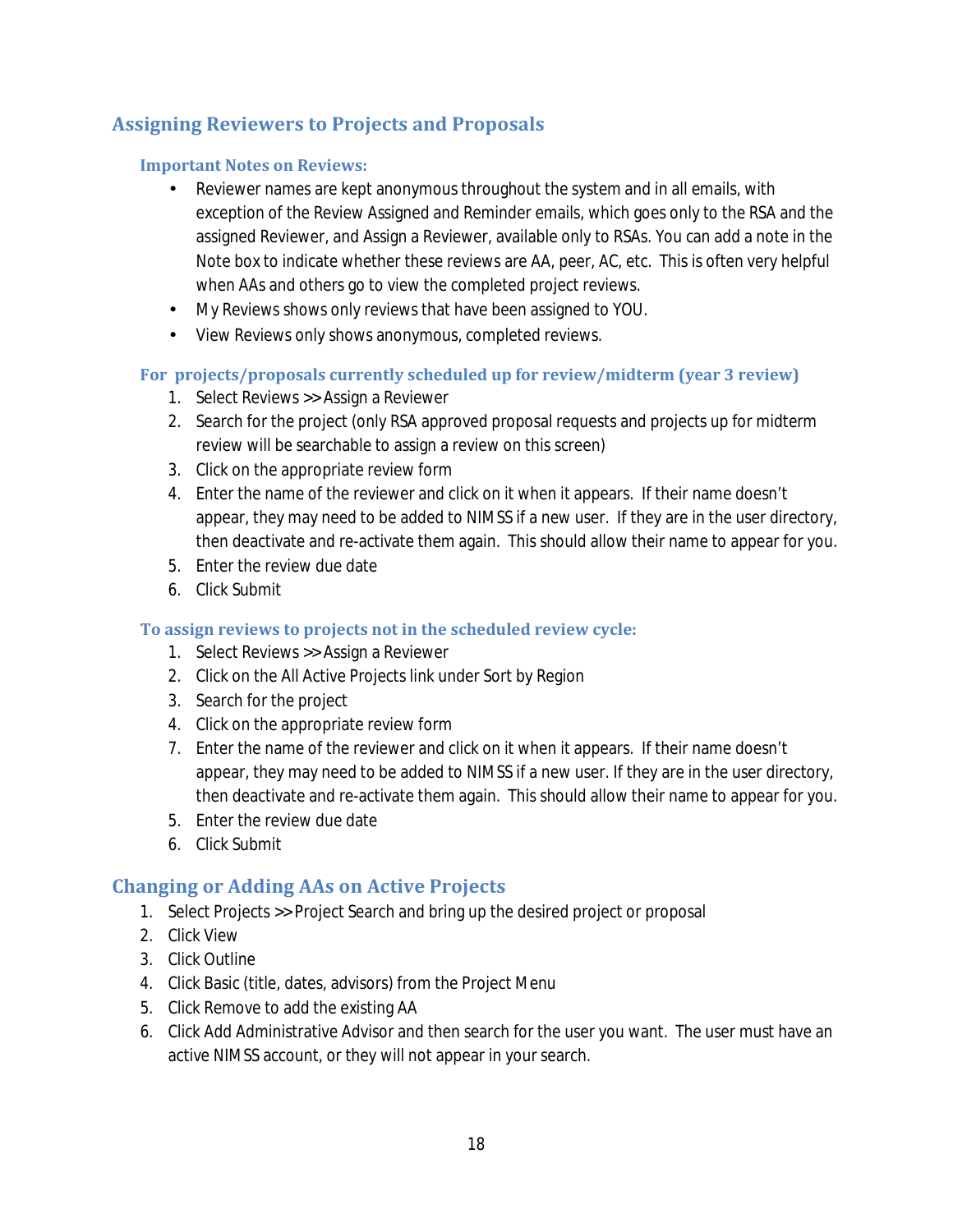# <span id="page-18-0"></span>**Changing or Adding AAs on Proposals**

- 1. Select Project Proposals >> Search for Proposal and locate the desired proposal. If searching by number, don't forget the "temp" designation, if applicable (i.e. NC\_temp170)
- 2. Click View
- 3. Click Outline
- 4. Click Basic (title, dates, advisors) from the Project Menu
- 5. Click Remove to add the existing AA.

# <span id="page-18-1"></span>**Entering/Approving AppEs for non-LGU Participants**

- 1. All non-LGU AppEs need to either be entered by or approved by the project's RSA now.
- 2. To enter a non-LGU AppE, first make sure this user is an active NIMSS user (add them and their station, as needed. See instructions above on how to add new stations/users to NIMSS)
- 3. Select Participants >> Draft/Edit Participant Info >> Draft New
- 4. Select the project/proposal
- 5. Select the User and complete as much of the AppE info as you can. Ideally, select at least one objective, enter SY as 0.1 and at least one full row of KA, SOI, and FOS.
- 6. Be sure to update the "Appendix E Status" to "Approved" to fully add this non-LGU user to the project. If you don't they will remain in the All Participants Pending Approval queue, since they do not have an SD to move the AppE forward.
- 7. If the non-LGU user completed their own AppE, you can approve this from Dashboard, then click on All Participants Pending Approval, then choose the project's regional tab. Edit the AppE and set the "Appendix E Status" to "Approved".

# <span id="page-18-2"></span>**Fixing Users Who Show Up in Directory, But Not Under AppE or Assign a Reviewer Selection**

- 1. Find the user via Directory >> Users
- 2. Click Deactivate, then Re-activate
- 3. This will reset them as an active NIMSS user and they should now appear for you in the AppE and Assign a Reviewer selections
- 4. If this doesn't work, you may need to contact the Clemson developers.

# <span id="page-18-3"></span>**Finding Projects Missing Annual Reports**

- 1. From the Dashboard, under Action Items, select Meetings with No Reports
- 2. Choose your region
- 3. Scroll down to list all projects that met but haven't submitted their annual reports
- 4. If it's been more than 60 days since the meeting, you may wish to remind the AA or committee that their report is overdue, although NIMSS now sends reminders to committee AAs and editors at 30, 60, and 90 days past the meeting.
- 5. **Note:** If a report is in the system, but not yet AA approved, it won't appear as a missing report. You'll need to list all reports (Reports >> Draft/Edit, search by project number) and check the status of each one.